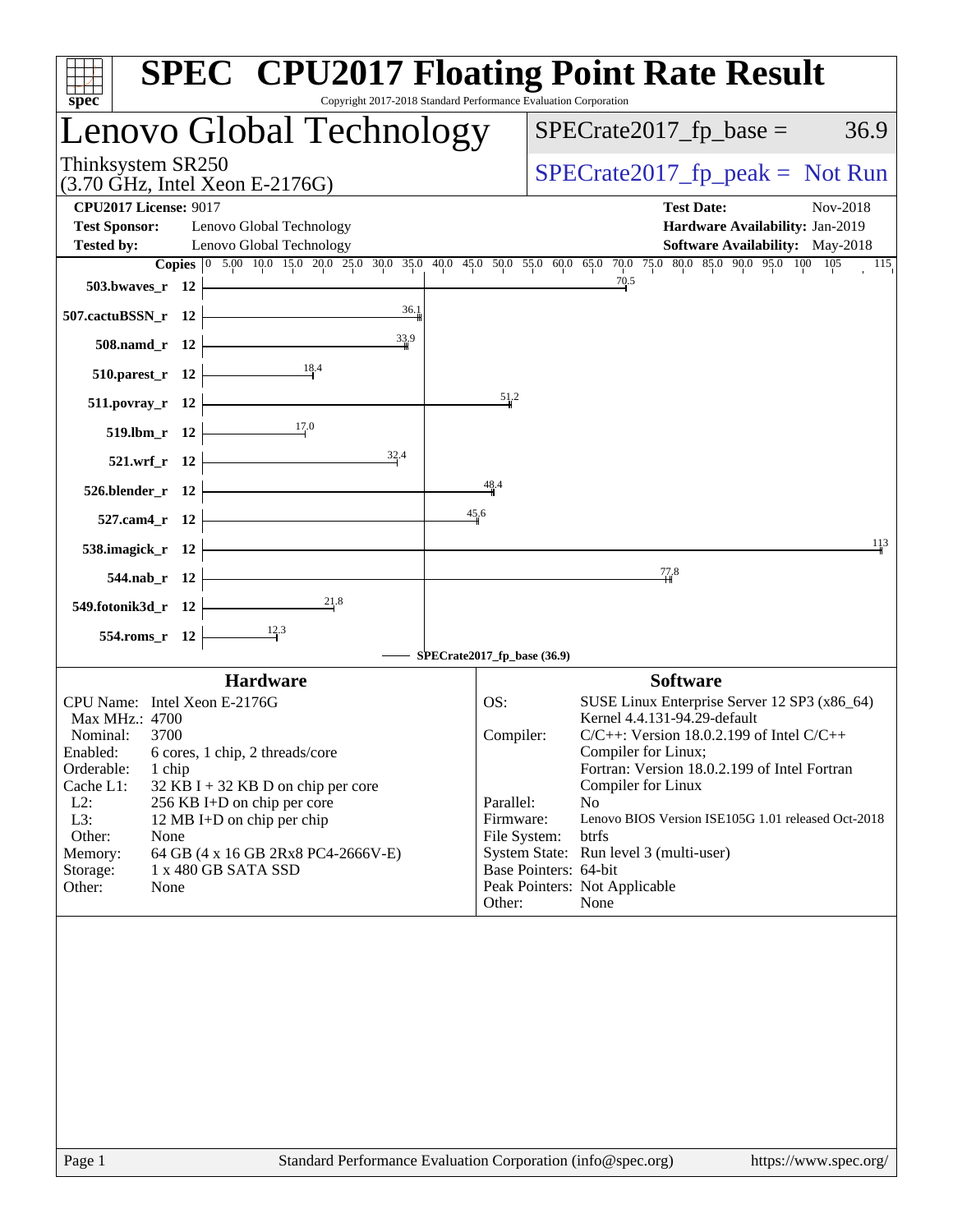

# Lenovo Global Technology

 $SPECTate2017<sub>fp</sub> base =  $36.9$$ 

(3.70 GHz, Intel Xeon E-2176G)

Thinksystem SR250  $SPECrate2017$  fp\_peak = Not Run

**[Test Sponsor:](http://www.spec.org/auto/cpu2017/Docs/result-fields.html#TestSponsor)** Lenovo Global Technology **[Hardware Availability:](http://www.spec.org/auto/cpu2017/Docs/result-fields.html#HardwareAvailability)** Jan-2019 **[Tested by:](http://www.spec.org/auto/cpu2017/Docs/result-fields.html#Testedby)** Lenovo Global Technology **[Software Availability:](http://www.spec.org/auto/cpu2017/Docs/result-fields.html#SoftwareAvailability)** May-2018

**[CPU2017 License:](http://www.spec.org/auto/cpu2017/Docs/result-fields.html#CPU2017License)** 9017 **[Test Date:](http://www.spec.org/auto/cpu2017/Docs/result-fields.html#TestDate)** Nov-2018

#### **[Results Table](http://www.spec.org/auto/cpu2017/Docs/result-fields.html#ResultsTable)**

|                          | <b>Base</b>   |                |                |                |       |                | <b>Peak</b> |               |                |              |                |              |                |              |
|--------------------------|---------------|----------------|----------------|----------------|-------|----------------|-------------|---------------|----------------|--------------|----------------|--------------|----------------|--------------|
| <b>Benchmark</b>         | <b>Copies</b> | <b>Seconds</b> | Ratio          | <b>Seconds</b> | Ratio | <b>Seconds</b> | Ratio       | <b>Copies</b> | <b>Seconds</b> | <b>Ratio</b> | <b>Seconds</b> | <b>Ratio</b> | <b>Seconds</b> | <b>Ratio</b> |
| 503.bwaves_r             | 12            | 1707           | 70.5           | 1706           | 70.5  | 1707           | 70.5        |               |                |              |                |              |                |              |
| 507.cactuBSSN r          | 12            | 424            | 35.9           | 419            | 36.3  | 421            | 36.1        |               |                |              |                |              |                |              |
| 508.namd_r               | 12            | 334            | 34.1           | 337            | 33.9  | 338            | 33.7        |               |                |              |                |              |                |              |
| 510.parest_r             | 12            | 1721           | 18.2           | 1709           | 18.4  | 1710           | 18.4        |               |                |              |                |              |                |              |
| 511.povray_r             | 12            | 546            | 51.4           | 547            | 51.2  | 549            | 51.1        |               |                |              |                |              |                |              |
| 519.lbm_r                | 12            | 742            | 17.0           | 742            | 17.0  | 743            | 17.0        |               |                |              |                |              |                |              |
| $521.wrf_r$              | 12            | 830            | 32.4           | 830            | 32.4  | 831            | 32.4        |               |                |              |                |              |                |              |
| 526.blender r            | 12            | 378            | 48.4           | 377            | 48.5  | 380            | 48.1        |               |                |              |                |              |                |              |
| $527$ .cam $4$ r         | 12            | 460            | 45.6           | 460            | 45.6  | 457            | 45.9        |               |                |              |                |              |                |              |
| 538.imagick_r            | 12            | 264            | 113            | 264            | 113   | 264            | 113         |               |                |              |                |              |                |              |
| $544$ .nab_r             | 12            | 262            | 77.1           | 259            | 77.8  | 259            | 78.1        |               |                |              |                |              |                |              |
| 549.fotonik3d r          | 12            | 2141           | 21.8           | 2141           | 21.8  | 2143           | 21.8        |               |                |              |                |              |                |              |
| $554$ .roms_r            | 12            | 1545           | 12.3           | 1545           | 12.3  | 1550           | 12.3        |               |                |              |                |              |                |              |
| $SPECrate2017$ fp base = |               |                | 36.9           |                |       |                |             |               |                |              |                |              |                |              |
| SPECrate2017 fp peak $=$ |               |                | <b>Not Run</b> |                |       |                |             |               |                |              |                |              |                |              |

Results appear in the [order in which they were run.](http://www.spec.org/auto/cpu2017/Docs/result-fields.html#RunOrder) Bold underlined text [indicates a median measurement.](http://www.spec.org/auto/cpu2017/Docs/result-fields.html#Median)

#### **[Submit Notes](http://www.spec.org/auto/cpu2017/Docs/result-fields.html#SubmitNotes)**

 The taskset mechanism was used to bind copies to processors. The config file option 'submit' was used to generate taskset commands to bind each copy to a specific processor. For details, please see the config file.

### **[Operating System Notes](http://www.spec.org/auto/cpu2017/Docs/result-fields.html#OperatingSystemNotes)**

Stack size set to unlimited using "ulimit -s unlimited"

### **[General Notes](http://www.spec.org/auto/cpu2017/Docs/result-fields.html#GeneralNotes)**

Environment variables set by runcpu before the start of the run: LD\_LIBRARY\_PATH = "/home/cpu2017-1.0.5-ic18.0u2/lib/ia32:/home/cpu2017-1.0.5-ic18.0u2/lib/intel64" LD\_LIBRARY\_PATH = "\$LD\_LIBRARY\_PATH:/home/cpu2017-1.0.5-ic18.0u2/je5.0.1-32:/home/cpu2017-1.0.5-ic18.0u2/je5.0.1-64" Binaries compiled on a system with 1x Intel Core i7-6700K CPU + 32GB RAM memory using Redhat Enterprise Linux 7.5 Transparent Huge Pages enabled by default Prior to runcpu invocation Filesystem page cache synced and cleared with: sync; echo 3> /proc/sys/vm/drop\_caches Yes: The test sponsor attests, as of date of publication, that CVE-2017-5754 (Meltdown) is mitigated in the system as tested and documented. Yes: The test sponsor attests, as of date of publication, that CVE-2017-5753 (Spectre variant 1) is mitigated in the system as tested and documented.

**(Continued on next page)**

| Page 2 | Standard Performance Evaluation Corporation (info@spec.org) | https://www.spec.org/ |
|--------|-------------------------------------------------------------|-----------------------|
|        |                                                             |                       |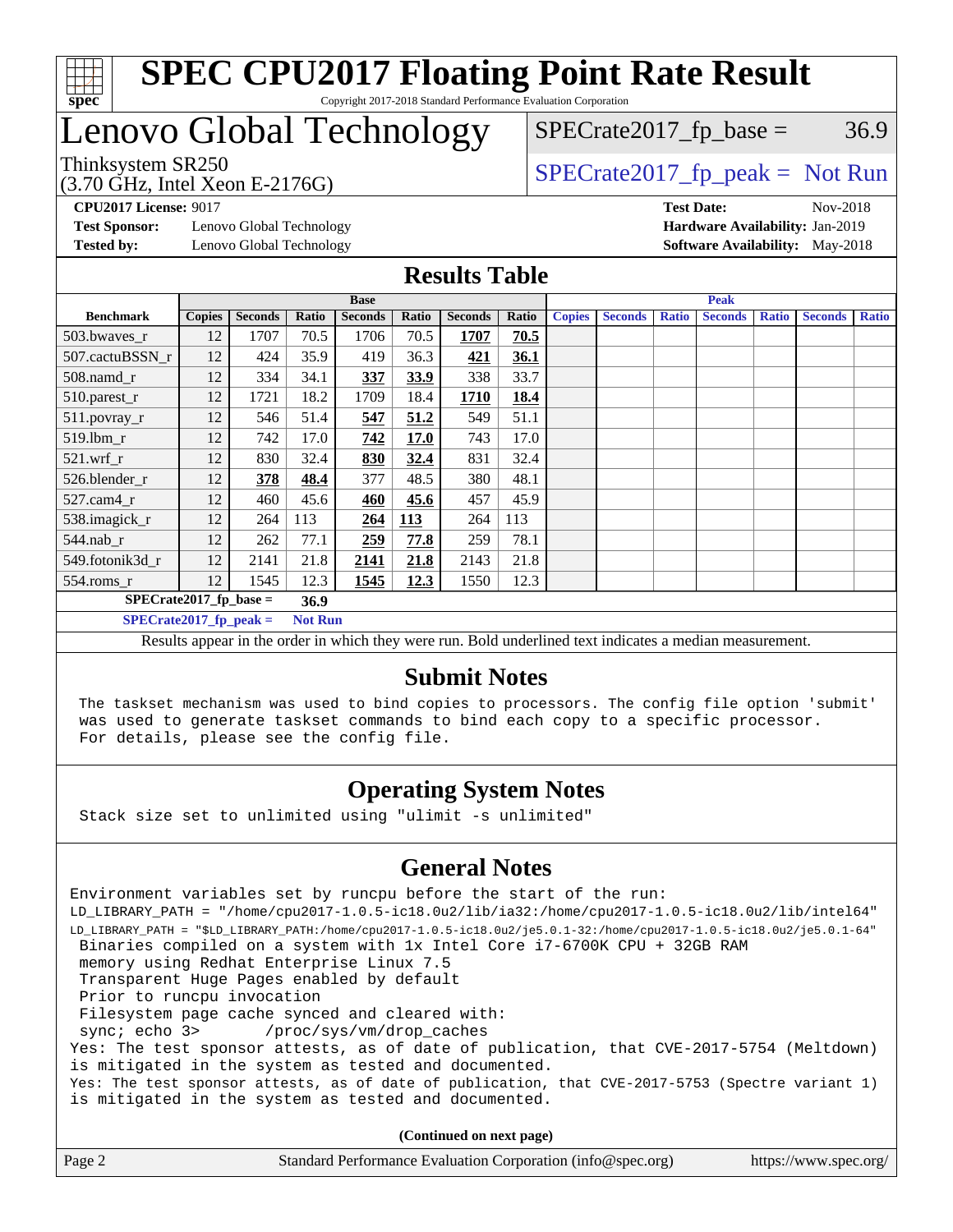

# Lenovo Global Technology

Thinksystem SR250  $SPECrate2017$  fp\_peak = Not Run

 $SPECTate2017<sub>fp</sub> base =  $36.9$$ 

(3.70 GHz, Intel Xeon E-2176G)

**[Test Sponsor:](http://www.spec.org/auto/cpu2017/Docs/result-fields.html#TestSponsor)** Lenovo Global Technology **[Hardware Availability:](http://www.spec.org/auto/cpu2017/Docs/result-fields.html#HardwareAvailability)** Jan-2019 **[Tested by:](http://www.spec.org/auto/cpu2017/Docs/result-fields.html#Testedby)** Lenovo Global Technology **[Software Availability:](http://www.spec.org/auto/cpu2017/Docs/result-fields.html#SoftwareAvailability)** May-2018

**[CPU2017 License:](http://www.spec.org/auto/cpu2017/Docs/result-fields.html#CPU2017License)** 9017 **[Test Date:](http://www.spec.org/auto/cpu2017/Docs/result-fields.html#TestDate)** Nov-2018

#### **[General Notes \(Continued\)](http://www.spec.org/auto/cpu2017/Docs/result-fields.html#GeneralNotes)**

Yes: The test sponsor attests, as of date of publication, that CVE-2017-5715 (Spectre variant 2) is mitigated in the system as tested and documented.

### **[Platform Notes](http://www.spec.org/auto/cpu2017/Docs/result-fields.html#PlatformNotes)**

Page 3 Standard Performance Evaluation Corporation [\(info@spec.org\)](mailto:info@spec.org) <https://www.spec.org/> BIOS configuration: Choose Operating Mode set to Maximum Performance Choose Operating Mode set to Custom Mode CPU P-state Control set to Legacy Execute Disable Bit set to Disable Per Core P-state set to Disable Adjacent Cache Prefetch set to Disable Sysinfo program /home/cpu2017-1.0.5-ic18.0u2/bin/sysinfo Rev: r5974 of 2018-05-19 9bcde8f2999c33d61f64985e45859ea9 running on linux-ys4m Wed Nov 21 13:19:28 2018 SUT (System Under Test) info as seen by some common utilities. For more information on this section, see <https://www.spec.org/cpu2017/Docs/config.html#sysinfo> From /proc/cpuinfo model name : Intel(R) Xeon(R) E-2176G CPU @ 3.70GHz 1 "physical id"s (chips) 12 "processors" cores, siblings (Caution: counting these is hw and system dependent. The following excerpts from /proc/cpuinfo might not be reliable. Use with caution.) cpu cores : 6 siblings : 12 physical 0: cores 0 1 2 3 4 5 From lscpu: Architecture: x86\_64 CPU op-mode(s): 32-bit, 64-bit Byte Order: Little Endian  $CPU(s):$  12 On-line CPU(s) list: 0-11 Thread(s) per core: 2 Core(s) per socket: 6 Socket(s): 1 NUMA node(s): 1 Vendor ID: GenuineIntel CPU family: 6 Model: 158 Model name: Intel(R) Xeon(R) E-2176G CPU @ 3.70GHz Stepping: 10 CPU MHz: 4549.853 **(Continued on next page)**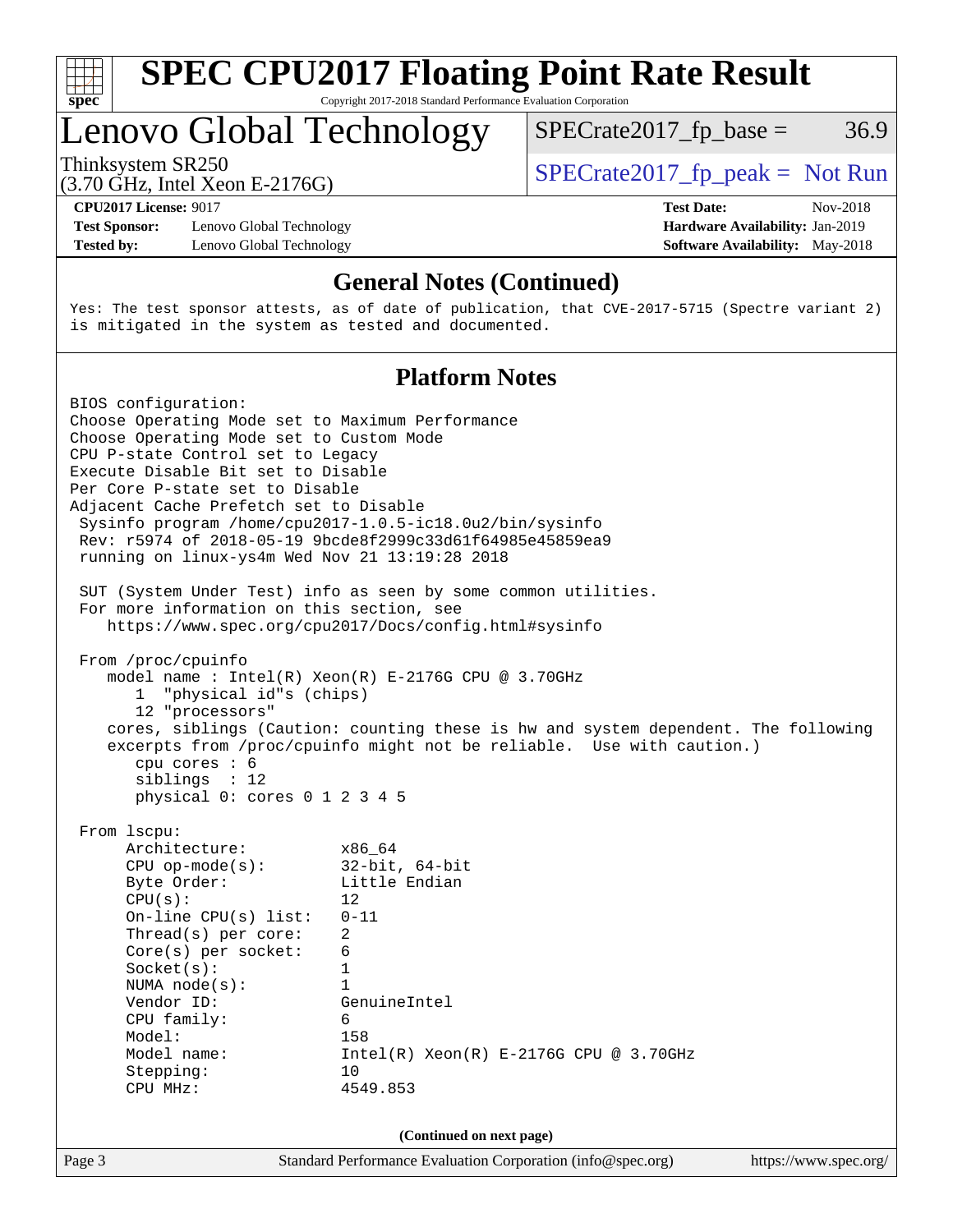

Lenovo Global Technology

 $SPECrate2017_fp\_base = 36.9$ 

(3.70 GHz, Intel Xeon E-2176G)

Thinksystem SR250<br>  $(3.70 \text{ GHz})$  Intel Yeon E-2176G)

**[Test Sponsor:](http://www.spec.org/auto/cpu2017/Docs/result-fields.html#TestSponsor)** Lenovo Global Technology **[Hardware Availability:](http://www.spec.org/auto/cpu2017/Docs/result-fields.html#HardwareAvailability)** Jan-2019 **[Tested by:](http://www.spec.org/auto/cpu2017/Docs/result-fields.html#Testedby)** Lenovo Global Technology **[Software Availability:](http://www.spec.org/auto/cpu2017/Docs/result-fields.html#SoftwareAvailability)** May-2018

**[CPU2017 License:](http://www.spec.org/auto/cpu2017/Docs/result-fields.html#CPU2017License)** 9017 **[Test Date:](http://www.spec.org/auto/cpu2017/Docs/result-fields.html#TestDate)** Nov-2018

#### **[Platform Notes \(Continued\)](http://www.spec.org/auto/cpu2017/Docs/result-fields.html#PlatformNotes)**

| $CPU$ $max$ $MHz$ :                                                                | 4700.0000                                                                                                                                                                   |  |  |  |  |  |  |
|------------------------------------------------------------------------------------|-----------------------------------------------------------------------------------------------------------------------------------------------------------------------------|--|--|--|--|--|--|
| CPU min MHz:                                                                       | 800.0000                                                                                                                                                                    |  |  |  |  |  |  |
| BogoMIPS:                                                                          | 7391.99                                                                                                                                                                     |  |  |  |  |  |  |
| Virtualization:                                                                    | $VT - x$                                                                                                                                                                    |  |  |  |  |  |  |
| $L1d$ cache:                                                                       | 32K                                                                                                                                                                         |  |  |  |  |  |  |
| Lli cache:                                                                         | 32K                                                                                                                                                                         |  |  |  |  |  |  |
| $L2$ cache:                                                                        | 256K                                                                                                                                                                        |  |  |  |  |  |  |
| L3 cache:                                                                          | 12288K                                                                                                                                                                      |  |  |  |  |  |  |
| NUMA $node0$ $CPU(s)$ :                                                            | $0 - 11$                                                                                                                                                                    |  |  |  |  |  |  |
| Flags:                                                                             | fpu vme de pse tsc msr pae mce cx8 apic sep mtrr pge mca cmov                                                                                                               |  |  |  |  |  |  |
|                                                                                    | pat pse36 clflush dts acpi mmx fxsr sse sse2 ss ht tm pbe syscall nx pdpelgb rdtscp                                                                                         |  |  |  |  |  |  |
|                                                                                    | lm constant_tsc art arch_perfmon pebs bts rep_good nopl xtopology nonstop_tsc                                                                                               |  |  |  |  |  |  |
|                                                                                    | aperfmperf eagerfpu pni pclmulqdq dtes64 monitor ds_cpl vmx smx est tm2 ssse3 sdbg                                                                                          |  |  |  |  |  |  |
|                                                                                    | fma cx16 xtpr pdcm pcid sse4_1 sse4_2 x2apic movbe popcnt tsc_deadline_timer aes                                                                                            |  |  |  |  |  |  |
|                                                                                    | xsave avx f16c rdrand lahf_lm abm 3dnowprefetch ida arat epb invpcid_single pln pts<br>dtherm hwp hwp_notify hwp_act_window hwp_epp intel_pt rsb_ctxsw spec_ctrl stibp ssbd |  |  |  |  |  |  |
|                                                                                    | retpoline kaiser tpr_shadow vnmi flexpriority ept vpid fsgsbase tsc_adjust bmil hle                                                                                         |  |  |  |  |  |  |
|                                                                                    | avx2 smep bmi2 erms invpcid rtm mpx rdseed adx smap clflushopt xsaveopt xsavec                                                                                              |  |  |  |  |  |  |
| xgetbv1                                                                            |                                                                                                                                                                             |  |  |  |  |  |  |
|                                                                                    |                                                                                                                                                                             |  |  |  |  |  |  |
| /proc/cpuinfo cache data                                                           |                                                                                                                                                                             |  |  |  |  |  |  |
| cache size : 12288 KB                                                              |                                                                                                                                                                             |  |  |  |  |  |  |
| physical chip.<br>available: 1 nodes (0)<br>node 0 cpus: 0 1 2 3 4 5 6 7 8 9 10 11 | From numactl --hardware WARNING: a numactl 'node' might or might not correspond to a                                                                                        |  |  |  |  |  |  |
| node 0 size: 64380 MB                                                              |                                                                                                                                                                             |  |  |  |  |  |  |
| node 0 free: 63079 MB                                                              |                                                                                                                                                                             |  |  |  |  |  |  |
| node distances:                                                                    |                                                                                                                                                                             |  |  |  |  |  |  |
| node 0<br>0: 10                                                                    |                                                                                                                                                                             |  |  |  |  |  |  |
|                                                                                    |                                                                                                                                                                             |  |  |  |  |  |  |
| From /proc/meminfo                                                                 |                                                                                                                                                                             |  |  |  |  |  |  |
| MemTotal:<br>65925192 kB                                                           |                                                                                                                                                                             |  |  |  |  |  |  |
| HugePages_Total:                                                                   | 0                                                                                                                                                                           |  |  |  |  |  |  |
| Hugepagesize:                                                                      | 2048 kB                                                                                                                                                                     |  |  |  |  |  |  |
|                                                                                    |                                                                                                                                                                             |  |  |  |  |  |  |
| From /etc/*release* /etc/*version*<br>SuSE-release:                                |                                                                                                                                                                             |  |  |  |  |  |  |
|                                                                                    | SUSE Linux Enterprise Server 12 (x86_64)                                                                                                                                    |  |  |  |  |  |  |
| $VERSION = 12$                                                                     |                                                                                                                                                                             |  |  |  |  |  |  |
| PATCHLEVEL = $3$                                                                   |                                                                                                                                                                             |  |  |  |  |  |  |
|                                                                                    | # This file is deprecated and will be removed in a future service pack or release.                                                                                          |  |  |  |  |  |  |
|                                                                                    | # Please check /etc/os-release for details about this release.                                                                                                              |  |  |  |  |  |  |
| os-release:                                                                        |                                                                                                                                                                             |  |  |  |  |  |  |
| NAME="SLES"                                                                        |                                                                                                                                                                             |  |  |  |  |  |  |
|                                                                                    |                                                                                                                                                                             |  |  |  |  |  |  |
|                                                                                    | (Continued on next page)                                                                                                                                                    |  |  |  |  |  |  |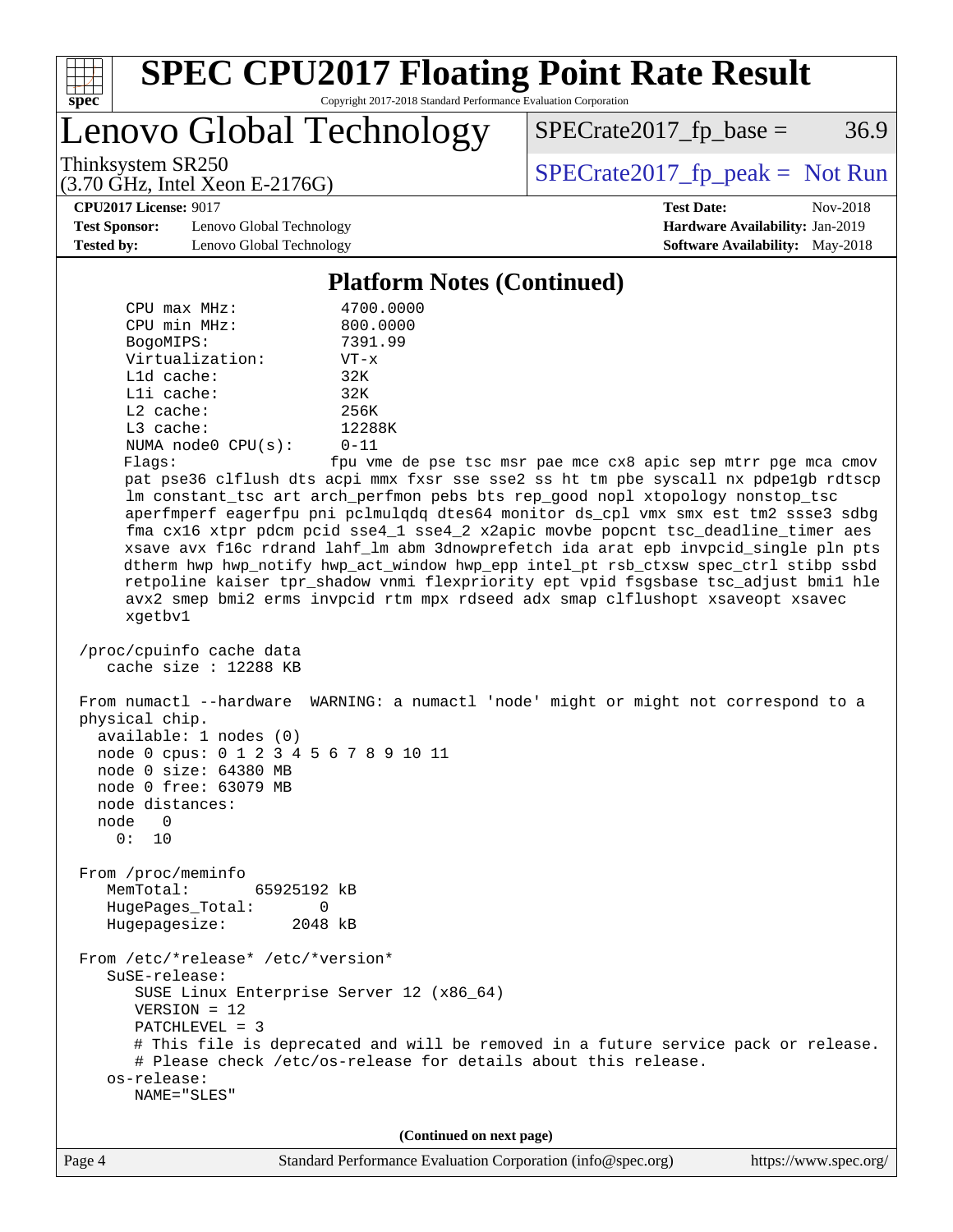

Lenovo Global Technology

 $SPECTate2017<sub>fp</sub> base =  $36.9$$ 

(3.70 GHz, Intel Xeon E-2176G)

Thinksystem SR250  $SPECrate2017$  fp\_peak = Not Run

**[Test Sponsor:](http://www.spec.org/auto/cpu2017/Docs/result-fields.html#TestSponsor)** Lenovo Global Technology **[Hardware Availability:](http://www.spec.org/auto/cpu2017/Docs/result-fields.html#HardwareAvailability)** Jan-2019 **[Tested by:](http://www.spec.org/auto/cpu2017/Docs/result-fields.html#Testedby)** Lenovo Global Technology **[Software Availability:](http://www.spec.org/auto/cpu2017/Docs/result-fields.html#SoftwareAvailability)** May-2018

**[CPU2017 License:](http://www.spec.org/auto/cpu2017/Docs/result-fields.html#CPU2017License)** 9017 **[Test Date:](http://www.spec.org/auto/cpu2017/Docs/result-fields.html#TestDate)** Nov-2018

#### **[Platform Notes \(Continued\)](http://www.spec.org/auto/cpu2017/Docs/result-fields.html#PlatformNotes)**

 VERSION="12-SP3" VERSION\_ID="12.3" PRETTY\_NAME="SUSE Linux Enterprise Server 12 SP3" ID="sles" ANSI\_COLOR="0;32" CPE\_NAME="cpe:/o:suse:sles:12:sp3"

uname -a:

 Linux linux-ys4m 4.4.131-94.29-default #1 SMP Mon May 21 14:41:34 UTC 2018 (f49bc78) x86\_64 x86\_64 x86\_64 GNU/Linux

Kernel self-reported vulnerability status:

 CVE-2017-5754 (Meltdown): Mitigation: PTI CVE-2017-5753 (Spectre variant 1): Mitigation: \_\_user pointer sanitization CVE-2017-5715 (Spectre variant 2): Mitigation: IBRS+IBPB

run-level 3 Nov 21 09:25

 SPEC is set to: /home/cpu2017-1.0.5-ic18.0u2 Filesystem Type Size Used Avail Use% Mounted on /dev/sda2 btrfs 446G 19G 427G 5% /home

 Additional information from dmidecode follows. WARNING: Use caution when you interpret this section. The 'dmidecode' program reads system data which is "intended to allow hardware to be accurately determined", but the intent may not be met, as there are frequent changes to hardware, firmware, and the "DMTF SMBIOS" standard. BIOS Lenovo -[ISE105G-1.01]- 10/25/2018 Memory:

4x Micron 18ASF2G72AZ-2G6D1 16 GB 2 rank 2666

(End of data from sysinfo program)

#### **[Compiler Version Notes](http://www.spec.org/auto/cpu2017/Docs/result-fields.html#CompilerVersionNotes)**

Page 5 Standard Performance Evaluation Corporation [\(info@spec.org\)](mailto:info@spec.org) <https://www.spec.org/> ============================================================================== CC 519.1bm  $r(base)$  538.imagick  $r(base)$  544.nab  $r(base)$ ----------------------------------------------------------------------------- icc (ICC) 18.0.2 20180210 Copyright (C) 1985-2018 Intel Corporation. All rights reserved. ------------------------------------------------------------------------------ ============================================================================== CXXC 508.namd\_r(base) 510.parest\_r(base) ----------------------------------------------------------------------------- icpc (ICC) 18.0.2 20180210 **(Continued on next page)**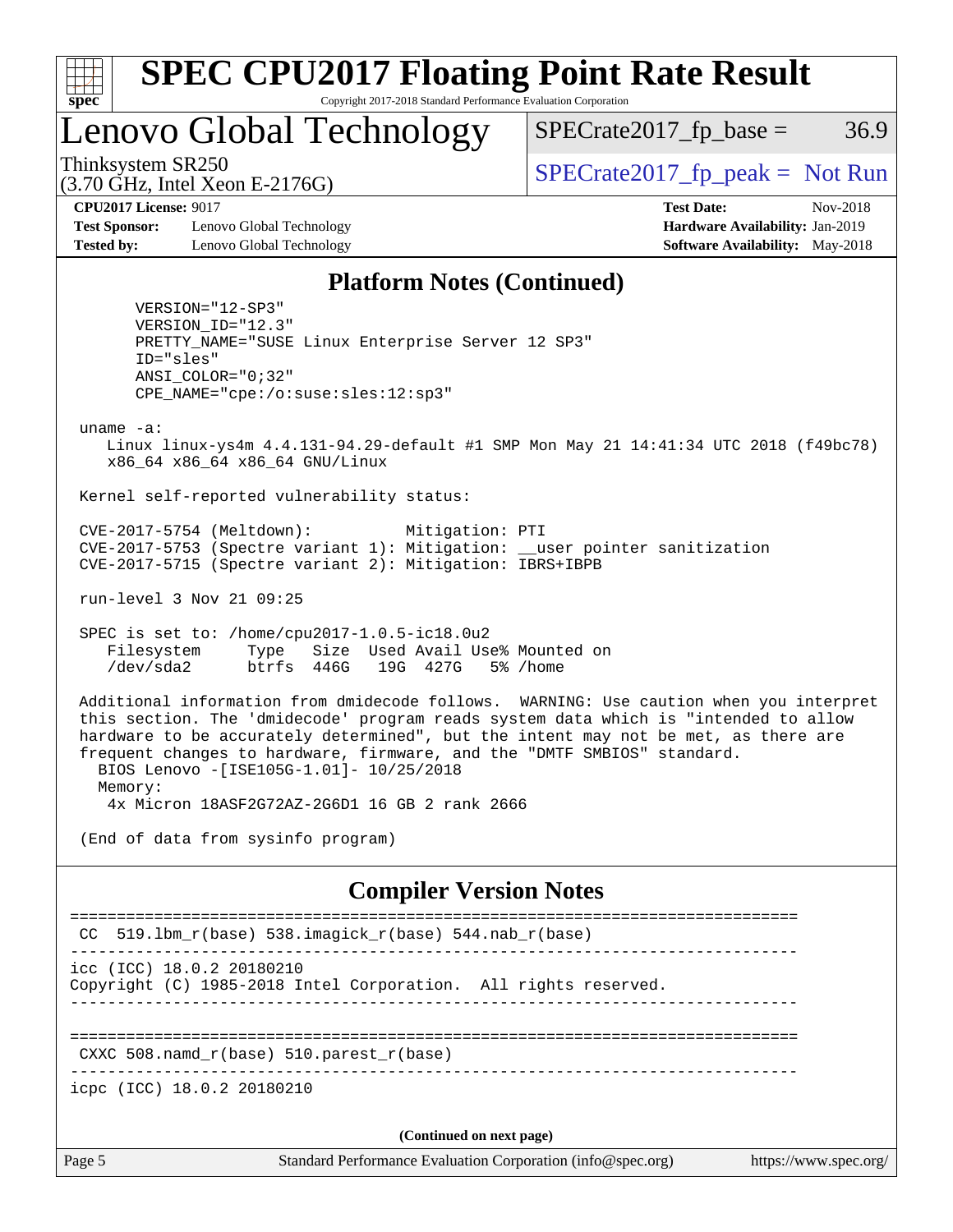| c<br>E<br>S<br>L<br>Ġ. |  |  |  |  |  |
|------------------------|--|--|--|--|--|

# **[SPEC CPU2017 Floating Point Rate Result](http://www.spec.org/auto/cpu2017/Docs/result-fields.html#SPECCPU2017FloatingPointRateResult)**

Copyright 2017-2018 Standard Performance Evaluation Corporation

Lenovo Global Technology

Thinksystem SR250<br>  $(3.70 \text{ GHz, Intel Yoon E } 2176 \text{C})$  [SPECrate2017\\_fp\\_peak =](http://www.spec.org/auto/cpu2017/Docs/result-fields.html#SPECrate2017fppeak) Not Run

 $SPECTate2017_fp\_base = 36.9$ 

(3.70 GHz, Intel Xeon E-2176G)

**[CPU2017 License:](http://www.spec.org/auto/cpu2017/Docs/result-fields.html#CPU2017License)** 9017 **[Test Date:](http://www.spec.org/auto/cpu2017/Docs/result-fields.html#TestDate)** Nov-2018 **[Test Sponsor:](http://www.spec.org/auto/cpu2017/Docs/result-fields.html#TestSponsor)** Lenovo Global Technology **[Hardware Availability:](http://www.spec.org/auto/cpu2017/Docs/result-fields.html#HardwareAvailability)** Jan-2019 **[Tested by:](http://www.spec.org/auto/cpu2017/Docs/result-fields.html#Testedby)** Lenovo Global Technology **[Software Availability:](http://www.spec.org/auto/cpu2017/Docs/result-fields.html#SoftwareAvailability)** May-2018

#### **[Compiler Version Notes \(Continued\)](http://www.spec.org/auto/cpu2017/Docs/result-fields.html#CompilerVersionNotes)**

| Copyright (C) 1985-2018 Intel Corporation. All rights reserved.                                                               |                      |  |
|-------------------------------------------------------------------------------------------------------------------------------|----------------------|--|
|                                                                                                                               |                      |  |
| 511.povray_r(base) 526.blender_r(base)<br>CC.                                                                                 |                      |  |
| icpc (ICC) 18.0.2 20180210<br>Copyright (C) 1985-2018 Intel Corporation. All rights reserved.<br>icc (ICC) 18.0.2 20180210    |                      |  |
| Copyright (C) 1985-2018 Intel Corporation. All rights reserved.                                                               |                      |  |
| FC 507.cactuBSSN r(base)                                                                                                      |                      |  |
| icpc (ICC) 18.0.2 20180210<br>Copyright (C) 1985-2018 Intel Corporation. All rights reserved.<br>icc (ICC) 18.0.2 20180210    |                      |  |
| Copyright (C) 1985-2018 Intel Corporation.<br>ifort (IFORT) 18.0.2 20180210                                                   | All rights reserved. |  |
| Copyright (C) 1985-2018 Intel Corporation. All rights reserved.                                                               |                      |  |
| 503.bwaves_r(base) 549.fotonik3d_r(base) 554.roms_r(base)<br>FC.                                                              |                      |  |
| ifort (IFORT) 18.0.2 20180210<br>Copyright (C) 1985-2018 Intel Corporation. All rights reserved.                              |                      |  |
| $CC$ 521.wrf_r(base) 527.cam4_r(base)                                                                                         |                      |  |
| ifort (IFORT) 18.0.2 20180210<br>Copyright (C) 1985-2018 Intel Corporation. All rights reserved.<br>icc (ICC) 18.0.2 20180210 |                      |  |
| Copyright (C) 1985-2018 Intel Corporation. All rights reserved.                                                               |                      |  |

## **[Base Compiler Invocation](http://www.spec.org/auto/cpu2017/Docs/result-fields.html#BaseCompilerInvocation)**

[C benchmarks](http://www.spec.org/auto/cpu2017/Docs/result-fields.html#Cbenchmarks): [icc -m64 -std=c11](http://www.spec.org/cpu2017/results/res2018q4/cpu2017-20181126-09889.flags.html#user_CCbase_intel_icc_64bit_c11_33ee0cdaae7deeeab2a9725423ba97205ce30f63b9926c2519791662299b76a0318f32ddfffdc46587804de3178b4f9328c46fa7c2b0cd779d7a61945c91cd35)

[C++ benchmarks:](http://www.spec.org/auto/cpu2017/Docs/result-fields.html#CXXbenchmarks) [icpc -m64](http://www.spec.org/cpu2017/results/res2018q4/cpu2017-20181126-09889.flags.html#user_CXXbase_intel_icpc_64bit_4ecb2543ae3f1412ef961e0650ca070fec7b7afdcd6ed48761b84423119d1bf6bdf5cad15b44d48e7256388bc77273b966e5eb805aefd121eb22e9299b2ec9d9)

**(Continued on next page)**

Page 6 Standard Performance Evaluation Corporation [\(info@spec.org\)](mailto:info@spec.org) <https://www.spec.org/>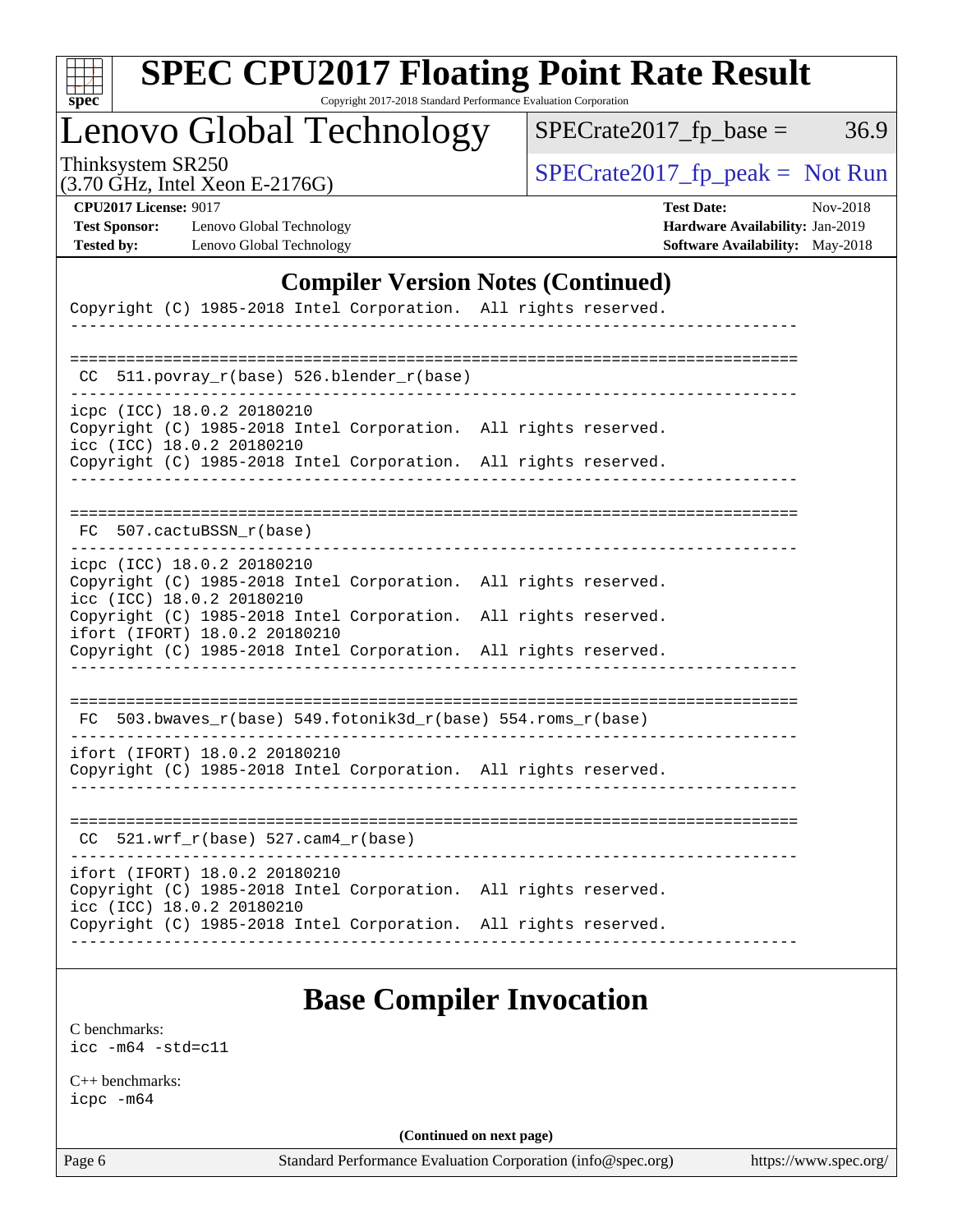

# Lenovo Global Technology

 $SPECTate2017<sub>fp</sub> base =  $36.9$$ 

(3.70 GHz, Intel Xeon E-2176G)

Thinksystem SR250  $SPECrate2017$  fp\_peak = Not Run

**[Test Sponsor:](http://www.spec.org/auto/cpu2017/Docs/result-fields.html#TestSponsor)** Lenovo Global Technology **[Hardware Availability:](http://www.spec.org/auto/cpu2017/Docs/result-fields.html#HardwareAvailability)** Jan-2019 **[Tested by:](http://www.spec.org/auto/cpu2017/Docs/result-fields.html#Testedby)** Lenovo Global Technology **[Software Availability:](http://www.spec.org/auto/cpu2017/Docs/result-fields.html#SoftwareAvailability)** May-2018

**[CPU2017 License:](http://www.spec.org/auto/cpu2017/Docs/result-fields.html#CPU2017License)** 9017 **[Test Date:](http://www.spec.org/auto/cpu2017/Docs/result-fields.html#TestDate)** Nov-2018

## **[Base Compiler Invocation \(Continued\)](http://www.spec.org/auto/cpu2017/Docs/result-fields.html#BaseCompilerInvocation)**

[Fortran benchmarks](http://www.spec.org/auto/cpu2017/Docs/result-fields.html#Fortranbenchmarks): [ifort -m64](http://www.spec.org/cpu2017/results/res2018q4/cpu2017-20181126-09889.flags.html#user_FCbase_intel_ifort_64bit_24f2bb282fbaeffd6157abe4f878425411749daecae9a33200eee2bee2fe76f3b89351d69a8130dd5949958ce389cf37ff59a95e7a40d588e8d3a57e0c3fd751)

[Benchmarks using both Fortran and C](http://www.spec.org/auto/cpu2017/Docs/result-fields.html#BenchmarksusingbothFortranandC): [ifort -m64](http://www.spec.org/cpu2017/results/res2018q4/cpu2017-20181126-09889.flags.html#user_CC_FCbase_intel_ifort_64bit_24f2bb282fbaeffd6157abe4f878425411749daecae9a33200eee2bee2fe76f3b89351d69a8130dd5949958ce389cf37ff59a95e7a40d588e8d3a57e0c3fd751) [icc -m64 -std=c11](http://www.spec.org/cpu2017/results/res2018q4/cpu2017-20181126-09889.flags.html#user_CC_FCbase_intel_icc_64bit_c11_33ee0cdaae7deeeab2a9725423ba97205ce30f63b9926c2519791662299b76a0318f32ddfffdc46587804de3178b4f9328c46fa7c2b0cd779d7a61945c91cd35)

[Benchmarks using both C and C++](http://www.spec.org/auto/cpu2017/Docs/result-fields.html#BenchmarksusingbothCandCXX): [icpc -m64](http://www.spec.org/cpu2017/results/res2018q4/cpu2017-20181126-09889.flags.html#user_CC_CXXbase_intel_icpc_64bit_4ecb2543ae3f1412ef961e0650ca070fec7b7afdcd6ed48761b84423119d1bf6bdf5cad15b44d48e7256388bc77273b966e5eb805aefd121eb22e9299b2ec9d9) [icc -m64 -std=c11](http://www.spec.org/cpu2017/results/res2018q4/cpu2017-20181126-09889.flags.html#user_CC_CXXbase_intel_icc_64bit_c11_33ee0cdaae7deeeab2a9725423ba97205ce30f63b9926c2519791662299b76a0318f32ddfffdc46587804de3178b4f9328c46fa7c2b0cd779d7a61945c91cd35)

[Benchmarks using Fortran, C, and C++:](http://www.spec.org/auto/cpu2017/Docs/result-fields.html#BenchmarksusingFortranCandCXX) [icpc -m64](http://www.spec.org/cpu2017/results/res2018q4/cpu2017-20181126-09889.flags.html#user_CC_CXX_FCbase_intel_icpc_64bit_4ecb2543ae3f1412ef961e0650ca070fec7b7afdcd6ed48761b84423119d1bf6bdf5cad15b44d48e7256388bc77273b966e5eb805aefd121eb22e9299b2ec9d9) [icc -m64 -std=c11](http://www.spec.org/cpu2017/results/res2018q4/cpu2017-20181126-09889.flags.html#user_CC_CXX_FCbase_intel_icc_64bit_c11_33ee0cdaae7deeeab2a9725423ba97205ce30f63b9926c2519791662299b76a0318f32ddfffdc46587804de3178b4f9328c46fa7c2b0cd779d7a61945c91cd35) [ifort -m64](http://www.spec.org/cpu2017/results/res2018q4/cpu2017-20181126-09889.flags.html#user_CC_CXX_FCbase_intel_ifort_64bit_24f2bb282fbaeffd6157abe4f878425411749daecae9a33200eee2bee2fe76f3b89351d69a8130dd5949958ce389cf37ff59a95e7a40d588e8d3a57e0c3fd751)

### **[Base Portability Flags](http://www.spec.org/auto/cpu2017/Docs/result-fields.html#BasePortabilityFlags)**

 503.bwaves\_r: [-DSPEC\\_LP64](http://www.spec.org/cpu2017/results/res2018q4/cpu2017-20181126-09889.flags.html#suite_basePORTABILITY503_bwaves_r_DSPEC_LP64) 507.cactuBSSN\_r: [-DSPEC\\_LP64](http://www.spec.org/cpu2017/results/res2018q4/cpu2017-20181126-09889.flags.html#suite_basePORTABILITY507_cactuBSSN_r_DSPEC_LP64) 508.namd\_r: [-DSPEC\\_LP64](http://www.spec.org/cpu2017/results/res2018q4/cpu2017-20181126-09889.flags.html#suite_basePORTABILITY508_namd_r_DSPEC_LP64) 510.parest\_r: [-DSPEC\\_LP64](http://www.spec.org/cpu2017/results/res2018q4/cpu2017-20181126-09889.flags.html#suite_basePORTABILITY510_parest_r_DSPEC_LP64) 511.povray\_r: [-DSPEC\\_LP64](http://www.spec.org/cpu2017/results/res2018q4/cpu2017-20181126-09889.flags.html#suite_basePORTABILITY511_povray_r_DSPEC_LP64) 519.lbm\_r: [-DSPEC\\_LP64](http://www.spec.org/cpu2017/results/res2018q4/cpu2017-20181126-09889.flags.html#suite_basePORTABILITY519_lbm_r_DSPEC_LP64) 521.wrf\_r: [-DSPEC\\_LP64](http://www.spec.org/cpu2017/results/res2018q4/cpu2017-20181126-09889.flags.html#suite_basePORTABILITY521_wrf_r_DSPEC_LP64) [-DSPEC\\_CASE\\_FLAG](http://www.spec.org/cpu2017/results/res2018q4/cpu2017-20181126-09889.flags.html#b521.wrf_r_baseCPORTABILITY_DSPEC_CASE_FLAG) [-convert big\\_endian](http://www.spec.org/cpu2017/results/res2018q4/cpu2017-20181126-09889.flags.html#user_baseFPORTABILITY521_wrf_r_convert_big_endian_c3194028bc08c63ac5d04de18c48ce6d347e4e562e8892b8bdbdc0214820426deb8554edfa529a3fb25a586e65a3d812c835984020483e7e73212c4d31a38223) 526.blender\_r: [-DSPEC\\_LP64](http://www.spec.org/cpu2017/results/res2018q4/cpu2017-20181126-09889.flags.html#suite_basePORTABILITY526_blender_r_DSPEC_LP64) [-DSPEC\\_LINUX](http://www.spec.org/cpu2017/results/res2018q4/cpu2017-20181126-09889.flags.html#b526.blender_r_baseCPORTABILITY_DSPEC_LINUX) [-funsigned-char](http://www.spec.org/cpu2017/results/res2018q4/cpu2017-20181126-09889.flags.html#user_baseCPORTABILITY526_blender_r_force_uchar_40c60f00ab013830e2dd6774aeded3ff59883ba5a1fc5fc14077f794d777847726e2a5858cbc7672e36e1b067e7e5c1d9a74f7176df07886a243d7cc18edfe67) 527.cam4\_r: [-DSPEC\\_LP64](http://www.spec.org/cpu2017/results/res2018q4/cpu2017-20181126-09889.flags.html#suite_basePORTABILITY527_cam4_r_DSPEC_LP64) [-DSPEC\\_CASE\\_FLAG](http://www.spec.org/cpu2017/results/res2018q4/cpu2017-20181126-09889.flags.html#b527.cam4_r_baseCPORTABILITY_DSPEC_CASE_FLAG) 538.imagick\_r: [-DSPEC\\_LP64](http://www.spec.org/cpu2017/results/res2018q4/cpu2017-20181126-09889.flags.html#suite_basePORTABILITY538_imagick_r_DSPEC_LP64) 544.nab\_r: [-DSPEC\\_LP64](http://www.spec.org/cpu2017/results/res2018q4/cpu2017-20181126-09889.flags.html#suite_basePORTABILITY544_nab_r_DSPEC_LP64) 549.fotonik3d\_r: [-DSPEC\\_LP64](http://www.spec.org/cpu2017/results/res2018q4/cpu2017-20181126-09889.flags.html#suite_basePORTABILITY549_fotonik3d_r_DSPEC_LP64) 554.roms\_r: [-DSPEC\\_LP64](http://www.spec.org/cpu2017/results/res2018q4/cpu2017-20181126-09889.flags.html#suite_basePORTABILITY554_roms_r_DSPEC_LP64)

## **[Base Optimization Flags](http://www.spec.org/auto/cpu2017/Docs/result-fields.html#BaseOptimizationFlags)**

[C benchmarks](http://www.spec.org/auto/cpu2017/Docs/result-fields.html#Cbenchmarks):

[-xCORE-AVX2](http://www.spec.org/cpu2017/results/res2018q4/cpu2017-20181126-09889.flags.html#user_CCbase_f-xCORE-AVX2) [-ipo](http://www.spec.org/cpu2017/results/res2018q4/cpu2017-20181126-09889.flags.html#user_CCbase_f-ipo) [-O3](http://www.spec.org/cpu2017/results/res2018q4/cpu2017-20181126-09889.flags.html#user_CCbase_f-O3) [-no-prec-div](http://www.spec.org/cpu2017/results/res2018q4/cpu2017-20181126-09889.flags.html#user_CCbase_f-no-prec-div) [-qopt-prefetch](http://www.spec.org/cpu2017/results/res2018q4/cpu2017-20181126-09889.flags.html#user_CCbase_f-qopt-prefetch) [-ffinite-math-only](http://www.spec.org/cpu2017/results/res2018q4/cpu2017-20181126-09889.flags.html#user_CCbase_f_finite_math_only_cb91587bd2077682c4b38af759c288ed7c732db004271a9512da14a4f8007909a5f1427ecbf1a0fb78ff2a814402c6114ac565ca162485bbcae155b5e4258871) [-qopt-mem-layout-trans=3](http://www.spec.org/cpu2017/results/res2018q4/cpu2017-20181126-09889.flags.html#user_CCbase_f-qopt-mem-layout-trans_de80db37974c74b1f0e20d883f0b675c88c3b01e9d123adea9b28688d64333345fb62bc4a798493513fdb68f60282f9a726aa07f478b2f7113531aecce732043) [C++ benchmarks:](http://www.spec.org/auto/cpu2017/Docs/result-fields.html#CXXbenchmarks) [-xCORE-AVX2](http://www.spec.org/cpu2017/results/res2018q4/cpu2017-20181126-09889.flags.html#user_CXXbase_f-xCORE-AVX2) [-ipo](http://www.spec.org/cpu2017/results/res2018q4/cpu2017-20181126-09889.flags.html#user_CXXbase_f-ipo) [-O3](http://www.spec.org/cpu2017/results/res2018q4/cpu2017-20181126-09889.flags.html#user_CXXbase_f-O3) [-no-prec-div](http://www.spec.org/cpu2017/results/res2018q4/cpu2017-20181126-09889.flags.html#user_CXXbase_f-no-prec-div) [-qopt-prefetch](http://www.spec.org/cpu2017/results/res2018q4/cpu2017-20181126-09889.flags.html#user_CXXbase_f-qopt-prefetch) [-ffinite-math-only](http://www.spec.org/cpu2017/results/res2018q4/cpu2017-20181126-09889.flags.html#user_CXXbase_f_finite_math_only_cb91587bd2077682c4b38af759c288ed7c732db004271a9512da14a4f8007909a5f1427ecbf1a0fb78ff2a814402c6114ac565ca162485bbcae155b5e4258871) [-qopt-mem-layout-trans=3](http://www.spec.org/cpu2017/results/res2018q4/cpu2017-20181126-09889.flags.html#user_CXXbase_f-qopt-mem-layout-trans_de80db37974c74b1f0e20d883f0b675c88c3b01e9d123adea9b28688d64333345fb62bc4a798493513fdb68f60282f9a726aa07f478b2f7113531aecce732043) [Fortran benchmarks](http://www.spec.org/auto/cpu2017/Docs/result-fields.html#Fortranbenchmarks): [-xCORE-AVX2](http://www.spec.org/cpu2017/results/res2018q4/cpu2017-20181126-09889.flags.html#user_FCbase_f-xCORE-AVX2) [-ipo](http://www.spec.org/cpu2017/results/res2018q4/cpu2017-20181126-09889.flags.html#user_FCbase_f-ipo) [-O3](http://www.spec.org/cpu2017/results/res2018q4/cpu2017-20181126-09889.flags.html#user_FCbase_f-O3) [-no-prec-div](http://www.spec.org/cpu2017/results/res2018q4/cpu2017-20181126-09889.flags.html#user_FCbase_f-no-prec-div) [-qopt-prefetch](http://www.spec.org/cpu2017/results/res2018q4/cpu2017-20181126-09889.flags.html#user_FCbase_f-qopt-prefetch) [-ffinite-math-only](http://www.spec.org/cpu2017/results/res2018q4/cpu2017-20181126-09889.flags.html#user_FCbase_f_finite_math_only_cb91587bd2077682c4b38af759c288ed7c732db004271a9512da14a4f8007909a5f1427ecbf1a0fb78ff2a814402c6114ac565ca162485bbcae155b5e4258871)

**(Continued on next page)**

| Page 7 | Standard Performance Evaluation Corporation (info@spec.org) | https://www.spec.org/ |
|--------|-------------------------------------------------------------|-----------------------|
|        |                                                             |                       |